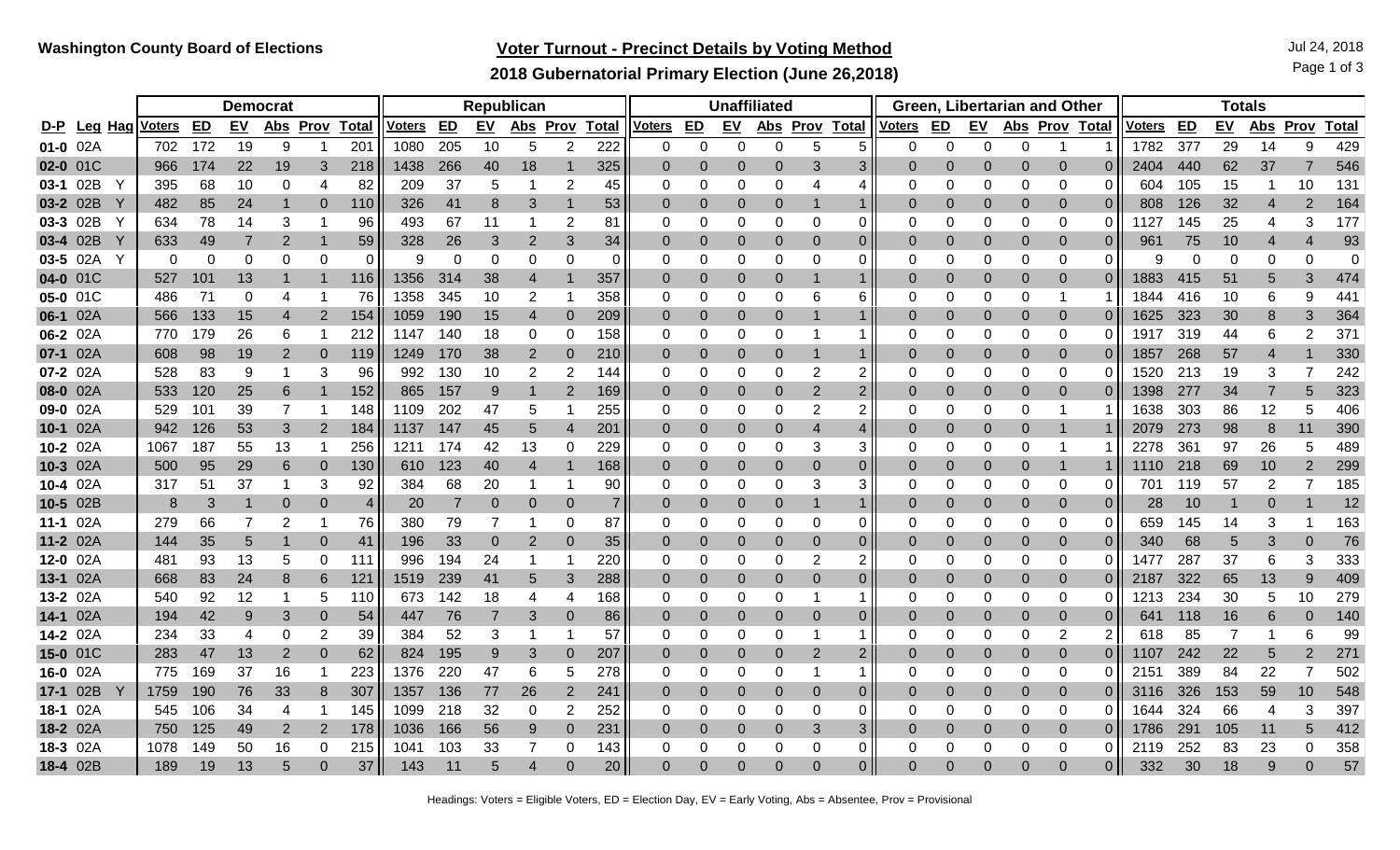## **Voter Turnout - Precinct Details by Voting Method** Jul 24, 2018

Page 2 of 3

**2018 Gubernatorial Primary Election (June 26,2018)**

|          |     |               |     | <b>Democrat</b> |            |             |              |               |              |           | Republican |      |                 |               | Unaffiliated |           |            |             |              |               | Green, Libertarian and Other |           |          |          |                | <b>Totals</b> |              |           |            |             |              |  |  |  |  |  |
|----------|-----|---------------|-----|-----------------|------------|-------------|--------------|---------------|--------------|-----------|------------|------|-----------------|---------------|--------------|-----------|------------|-------------|--------------|---------------|------------------------------|-----------|----------|----------|----------------|---------------|--------------|-----------|------------|-------------|--------------|--|--|--|--|--|
| D-P Leg  | Hag | <u>Voters</u> | ED  | <u>EV</u>       | <u>Abs</u> | <b>Prov</b> | <b>Total</b> | <u>Voters</u> | ED           | <u>EV</u> | <u>Abs</u> | Prov | <b>Total</b>    | <u>Voters</u> | ED           | <u>EV</u> | <u>Abs</u> | <b>Prov</b> | <b>Total</b> | <u>Voters</u> | ED                           | <u>EV</u> | Abs Prov |          | <b>Total</b>   | <u>Voters</u> | ED           | <u>EV</u> | <u>Abs</u> | <b>Prov</b> | <b>Total</b> |  |  |  |  |  |
| 19-0 02A |     | 502           | 123 | 16              |            |             | 147          | 948           | 160          | 10        |            |      | 172             |               |              |           |            |             |              |               |                              |           |          |          | 0 I            | 450           | 283          | 26        |            |             | 319          |  |  |  |  |  |
| 20-0 02A |     | 381           | 73  |                 |            |             | 85           | 849           | 176          |           |            |      | 191             |               |              |           |            | 3           | 3 I          |               |                              |           | O        |          | 1 II           | 1230          | 249          | 22        |            | 5           | 280          |  |  |  |  |  |
| 21-1 02B |     | 954           | 196 | 54              |            |             | 257          | 866           | 155          | 32        |            |      | 194             |               |              |           |            |             |              |               |                              |           |          |          | 0 I            | 1820          | 351          | 86        |            |             | 451          |  |  |  |  |  |
| 21-2 02B |     | 782           | 164 | 40              |            |             | 216          | 699           | 117          | 25        |            |      | 156             |               |              |           |            |             |              |               |                              |           |          | 0        | 0 II           | 1481          | 281          | 65        | 18         | 11          | 375          |  |  |  |  |  |
| 21-3 02B |     | 467           | 127 | 30              |            |             | 164          | 403           | 95           | 19        |            |      | 122             |               |              |           |            |             |              |               |                              |           |          | 0        | 0 I            | 870           | 222          |           | 10         | 6           | 287          |  |  |  |  |  |
| 22-1 02B |     | 941           | 99  | 20              |            |             | 125          | 442           | 56           |           |            |      | 64 I            |               |              |           |            |             |              |               |                              |           |          | 0        | 0 II           | 1383          | 155          | 27        |            | 6           | 191          |  |  |  |  |  |
| 22-2 02B |     | 842           | 109 | 33              |            |             | 159          | 570           | 88           | 27        |            |      | 121             |               |              |           |            |             |              |               |                              |           |          | 0        | 0 II           | 1412          | 197          | 60        | 14         |             | 280          |  |  |  |  |  |
| 23-0 01C |     | 834           | 101 | 40              |            |             | 149          | 1977          | 367          | 51        |            |      | 427             |               |              |           |            |             |              |               |                              |           |          | $\Omega$ | 0 I            | $281^{\circ}$ | 468          | 91        | 15         |             | 576          |  |  |  |  |  |
| 24-1 02A |     | 154           | 20  |                 |            |             | 25           | 223           | 28           | 3         |            |      | 32              |               |              |           |            |             |              |               |                              |           | 0        | 0        | 0 I            | 377           | 48           |           |            | 3           | 58           |  |  |  |  |  |
| 25-1 02B |     | 590           | 58  |                 |            |             | 68           | 148           | 8            |           |            |      | 15 <sub>1</sub> |               |              |           |            |             |              |               |                              |           |          |          | 0 II           | 738           | 66           | 15        |            |             | 84           |  |  |  |  |  |
| 25-2 02B |     | 1099          | 85  | 21              |            |             | 111          | 680           | 76           | 19        |            |      | 95              |               |              |           |            |             |              |               |                              |           |          |          |                | 779           | $16^{\circ}$ |           |            |             | 209          |  |  |  |  |  |
| 25-3 02A |     | 31            |     |                 |            |             | 6            | 24            |              |           |            |      | 21              |               |              |           |            |             |              |               |                              |           | 0        | $\Omega$ | 0 II           | 55            | 6            |           |            | N           |              |  |  |  |  |  |
| 25-4 02B |     | 964           | 10  | 29              |            |             | 144          | 655           | 102          | 15        |            |      | 118             |               |              |           |            |             |              |               |                              |           | 0        | 0        |                | ∣61           |              |           |            |             | 263          |  |  |  |  |  |
| 26-1 02A |     | 785           | 105 | 16              | 10         |             | 131          | 984           | 146          | 30        |            |      | 180             |               |              |           |            |             |              |               |                              |           |          |          | O H            | 769           | 251          | 46        | 14         |             | 311          |  |  |  |  |  |
| 26-2 02A |     | 631           | 116 | 32              |            |             | 154          | 816           | 149          | 18        |            |      | 172             |               |              |           |            |             |              |               |                              |           |          | 0        | 0 I            | 447           | 265          | 50        |            |             | 327          |  |  |  |  |  |
| 26-3 02A |     | 344           | 104 | 14              |            |             | 119          | 499           | 84           | 12        |            |      | 101             |               |              |           | $\Omega$   |             | 0 I          |               |                              |           | 0        | 0        | 0 II           | 843           | 188          | 26        |            |             | 220          |  |  |  |  |  |
| 26-4 02A |     | 702           | 120 | 23              | 27         |             | 170          | 1068          | 172          | 33        | 28         |      | 235             |               |              |           |            |             | 0 II         |               |                              |           |          | 0        | 0 I            | 1770          | 292          | 56        | 55         |             | 405          |  |  |  |  |  |
| 27-1 02A |     | 759.          | 180 | 74              |            |             | 265          | 1255          | 261          | 58        |            |      | 330             |               |              |           |            |             |              |               |                              |           |          |          | O H            | 2014          | 441          | 132       |            |             | 595          |  |  |  |  |  |
| 27-2 02A |     | 1005          | 18. | 28              |            |             | 221          | 1200          | $21^{\circ}$ | 39        |            |      | 254             |               |              |           |            |             |              |               |                              |           |          |          | $\overline{0}$ | 2205          | 392          |           |            |             | 479          |  |  |  |  |  |